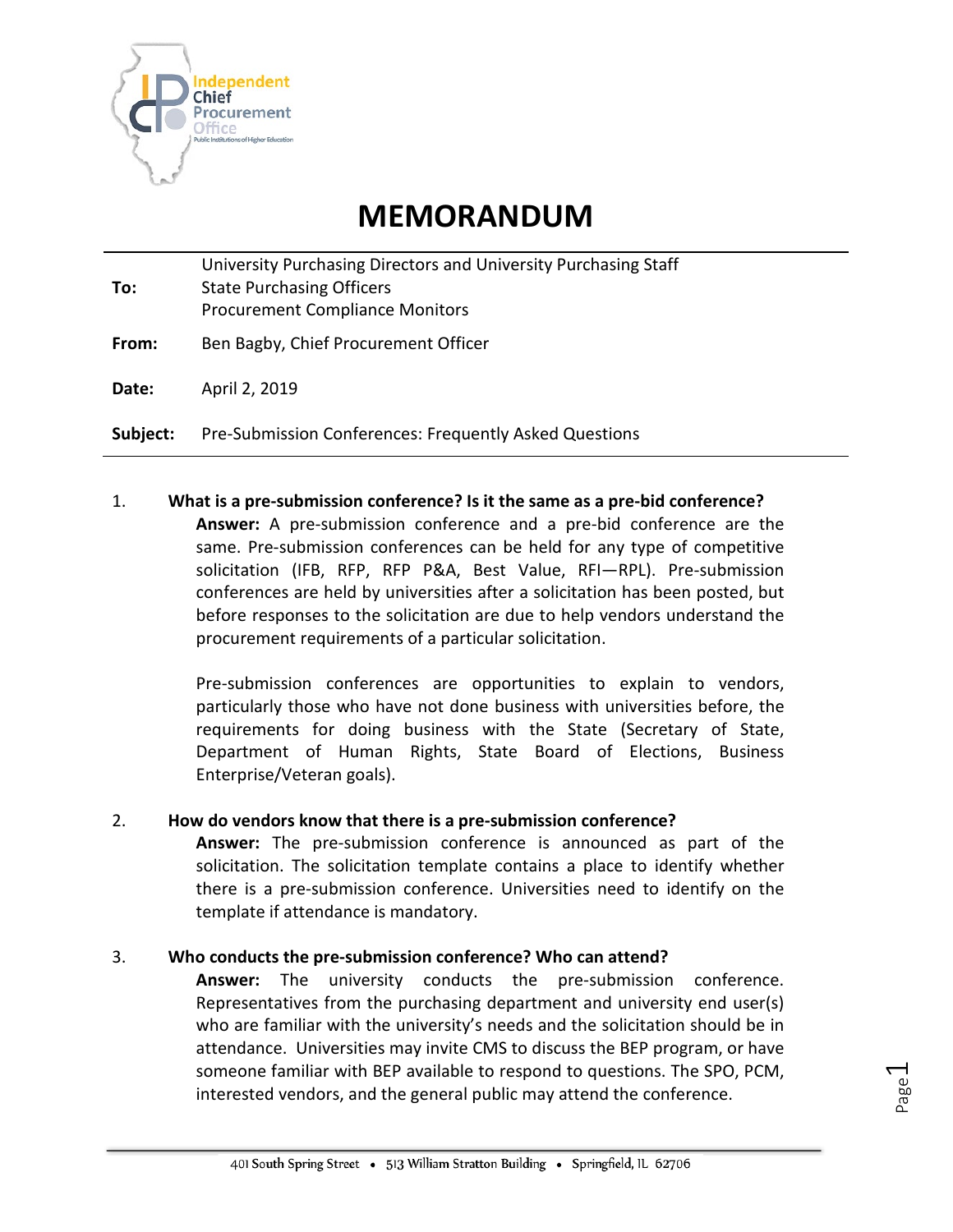

4. **How is attendance at a mandatory pre-submission conference documented? Answer:** The CPO has developed a Pre-Submission Conference Sign-In Sheet that is required for mandatory conferences. Universities can also use the form for optional pre-submission conferences. Universities should have a sufficient number of sheets available to allow for vendors to sign in timely. The sign-in sheet can be found on the CPO's website under the Procurement Resources/Form tab. All information contained in the sign-in sheet, including time signed in and time signed out, is completed by the vendor or the vendor's representative.

<https://www2.illinois.gov/sites/cpo-he/Pages/Forms.aspx>

- 5. **What happens if a vendor does not attend a mandatory pre-submission conference? Answer:** If attendance is mandatory, a vendor (including the incumbent vendor) will be considered non-responsive and disqualified if the vendor (or representative) does not attend, arrives after the meeting is called to order, leaves early, or fails to sign the attendance sheet. Vendors must allow adequate time to accommodate any security screenings at the site and for unexpected delays, such as weather.
- 6. **A mandatory conference starts at 10:00 a.m. but one vendor did not arrive until 10:08 a.m., after the meeting was called to order. What should the university do? Answer:** The university does not admit the vendor to the conference, as the vendor is late. For optional conferences, the vendor may attend.
- 7. **A mandatory conference was called to order and a vendor leaves prior to the conference being adjourned. The vendor has no other representative at the conference. What should the university do?**

**Answer:** The university identifies on the sign-in sheet what time the vendor left. Any bid or proposal submitted by the vendor will be considered nonresponsive and the vendor will be disqualified.

#### 8. **Should pre-submission conferences be mandatory?**

**Answer:** Mandatory pre-submission conferences may limit competition, particularly from small businesses, and universities should be cautious in requiring a mandatory conference. Pre-submission conferences should be mandatory when it is critical for potential vendors to understand the solicitation. In most instances, a mandatory conference is not required as the solicitation's written specifications should stand alone and not require explanation. However, there may be instances where there is something unique to the solicitation that requires a site visit or a demonstration. For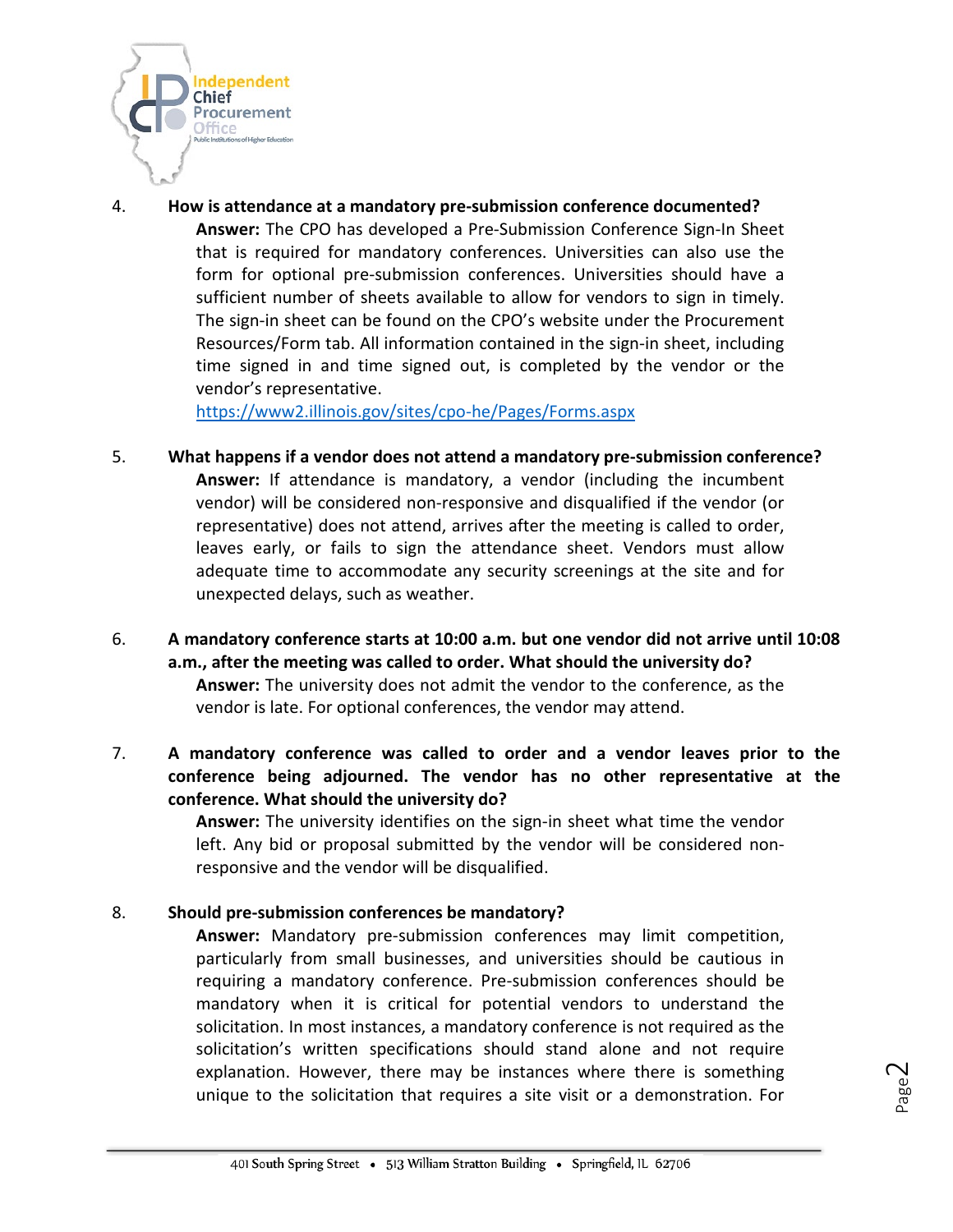

example, if the solicitation is a construction project and it is important for vendors to see the site conditions, a university should require mandatory attendance.

## 9. **Can pre-submission conferences be held telephonically?**

**Answer:** Telephonic pre-submission conferences may encourage greater participation as potential vendors do not have to travel to a conference site and for optional conferences are encouraged. For mandatory pre-submission conferences, it is difficult to obtain all required information by telephone (who attended, when they called in, when they left the conference, signature). For universities interested in conducting a telephonic mandatory pre-submission conference, please contact the CPO or Deputy CPO to discuss how the university will collect and document all required information.

## 10. **When should the pre-submission conference be held?**

**Answer:** The conference should be held long enough after the solicitation has been opened to allow potential vendors to become familiar with the solicitation, but in sufficient time prior to solicitation opening so as to allow potential vendors to consider the conference in preparing their responses.

## 11. **Handouts were given to vendors who attended the pre-submission conference. Does the university have to post those documents to the Bulletin?**

**Answer:** If the pre-submission conference was not mandatory, the handouts are posted to the Bulletin. If the pre-submission conference was mandatory, the university may limit release of the handouts to those vendors who attended the mandatory conference.

# 12. **A question was asked at a pre-submission conference and the university provided a response that impacted or changed something in the solicitation. What action needs to be taken?**

**Answer:** The university needs to publish an addendum or modification to the solicitation on the Bulletin identifying the change.

13. **The solicitation was published, and a pre-submission conference was held. Some of the information at the conference was slightly different from what was in the solicitation document. What information controls?**

> **Answer:** At the beginning of the pre-submission conference, a university announces that nothing stated in the pre-submission conference changes the solicitation unless a written addendum or modification is made to the solicitation and published to the Bulletin.

Page ന